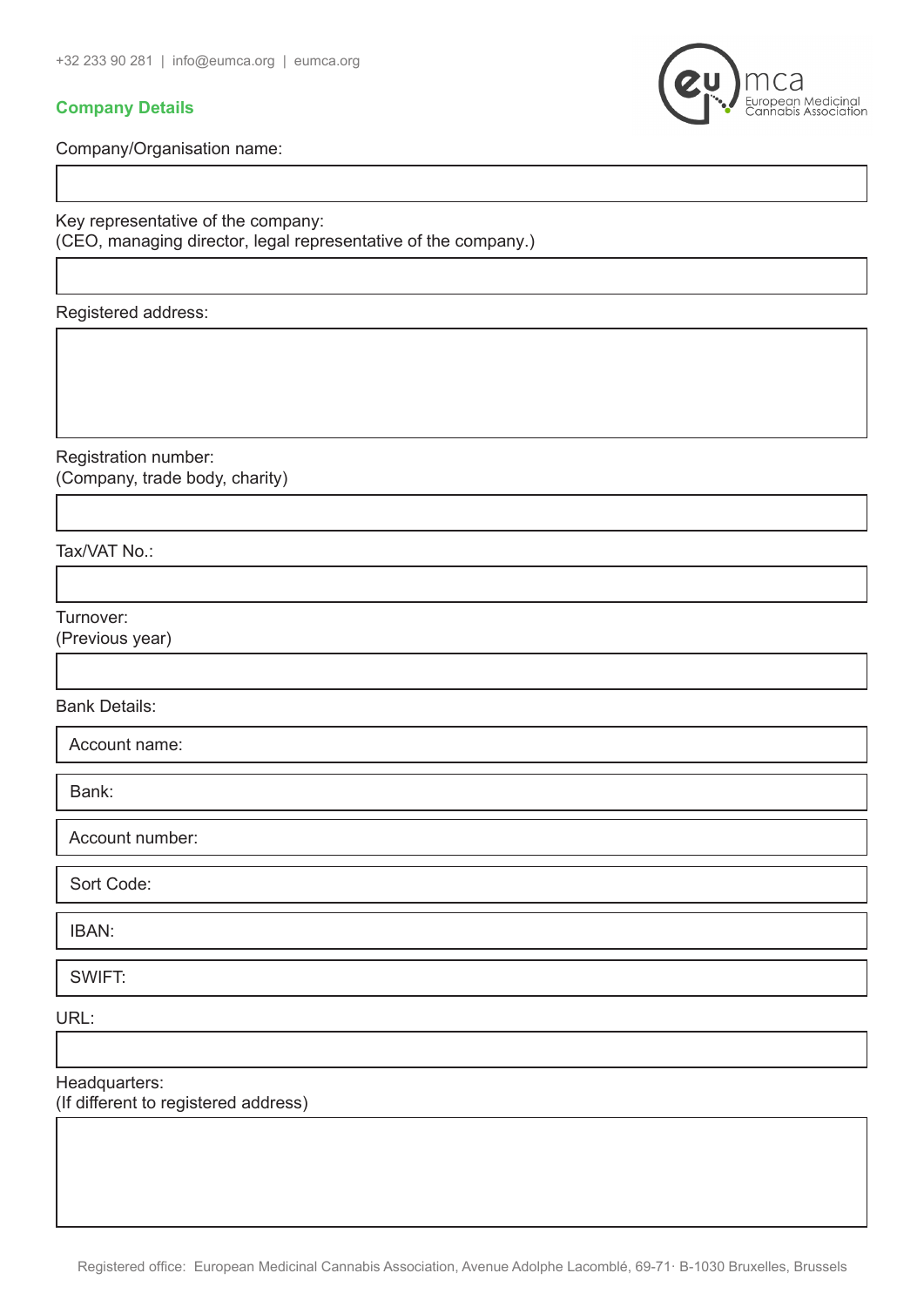



Name:

Position:

Email:

Phone:

Fax: (if applicable)

## **Invoicing Details**

Name:

Position:

Email:

Phone:

Fax:

Is a purchase order (PO) number required?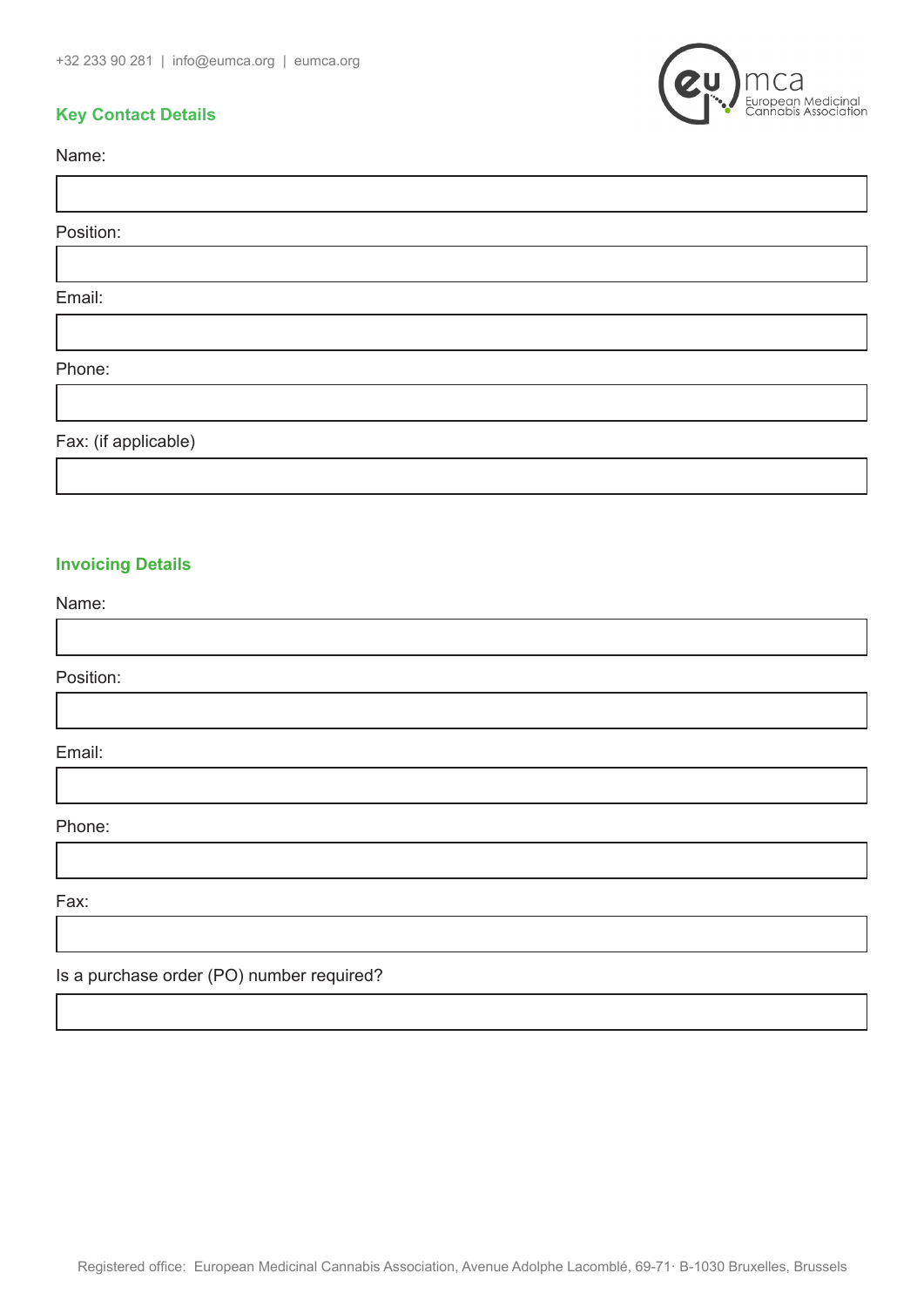

## **Membership Questionnaire** European Medicinal Cannabis Association

1. To support the growth strategy of your organisation over the next 12 months, what are your top three priorities e.g. finance, market access, regulatory, quality, policy, etc.? (Please provide a brief explanation on each.)

| jj' |  |
|-----|--|
|     |  |

iii)

Other Comment

2. On joining the EUMCA, which of the following areas would you most value Please rank in order from 1 to 7 (1 being the most valued activity).

| Rank | Activity                                                                                                                                                    |
|------|-------------------------------------------------------------------------------------------------------------------------------------------------------------|
|      | Policy - developing national government healthcare policies that advocate the ethical<br>prescription of pharmaceutical grade medicinal cannabis.           |
|      | Patient Access & Reimbursement – including patient advocacy to promote policy and<br>national prescribing guidelines.                                       |
|      | Research & Development – including a scientific meeting and developing a clinical network<br>to support professional, medical and scientific relationships. |
|      | Legal and Compliance - Including a EUMCA Code of Conduct.                                                                                                   |
|      | Regulatory and Quality – GMP                                                                                                                                |
|      | <b>Business Development</b>                                                                                                                                 |
|      | Medical Education for healthcare professionals/prescribers.                                                                                                 |